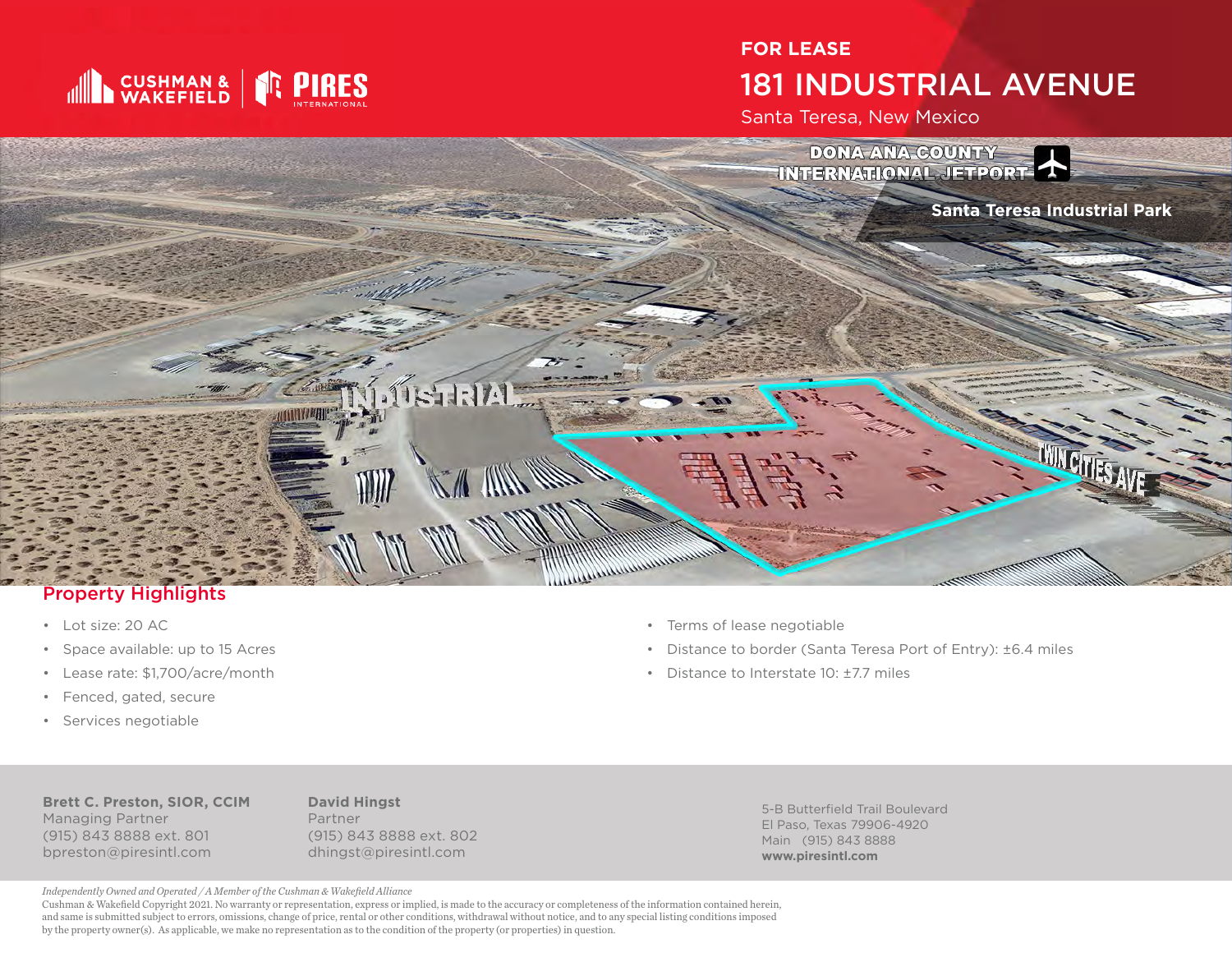

# **FOR LEASE** 181 INDUSTRIAL AVENUE

Santa Teresa, New Mexico



MAP AERIAL

**Brett C. Preston, SIOR, CCIM** Managing Partner (915) 843 8888 ext. 801 bpreston@piresintl.com

**David Hingst** Partner (915) 843 8888 ext. 802 dhingst@piresintl.com

5-B Butterfield Trail Boulevard El Paso, Texas 79906-4920 Main (915) 843 8888 **www.piresintl.com**

*Independently Owned and Operated / A Member of the Cushman & Wakefield Alliance*

Cushman & Wakefield Copyright 2021. No warranty or representation, express or implied, is made to the accuracy or completeness of the information contained herein, and same is submitted subject to errors, omissions, change of price, rental or other conditions, withdrawal without notice, and to any special listing conditions imposed by the property owner(s). As applicable, we make no representation as to the condition of the property (or properties) in question.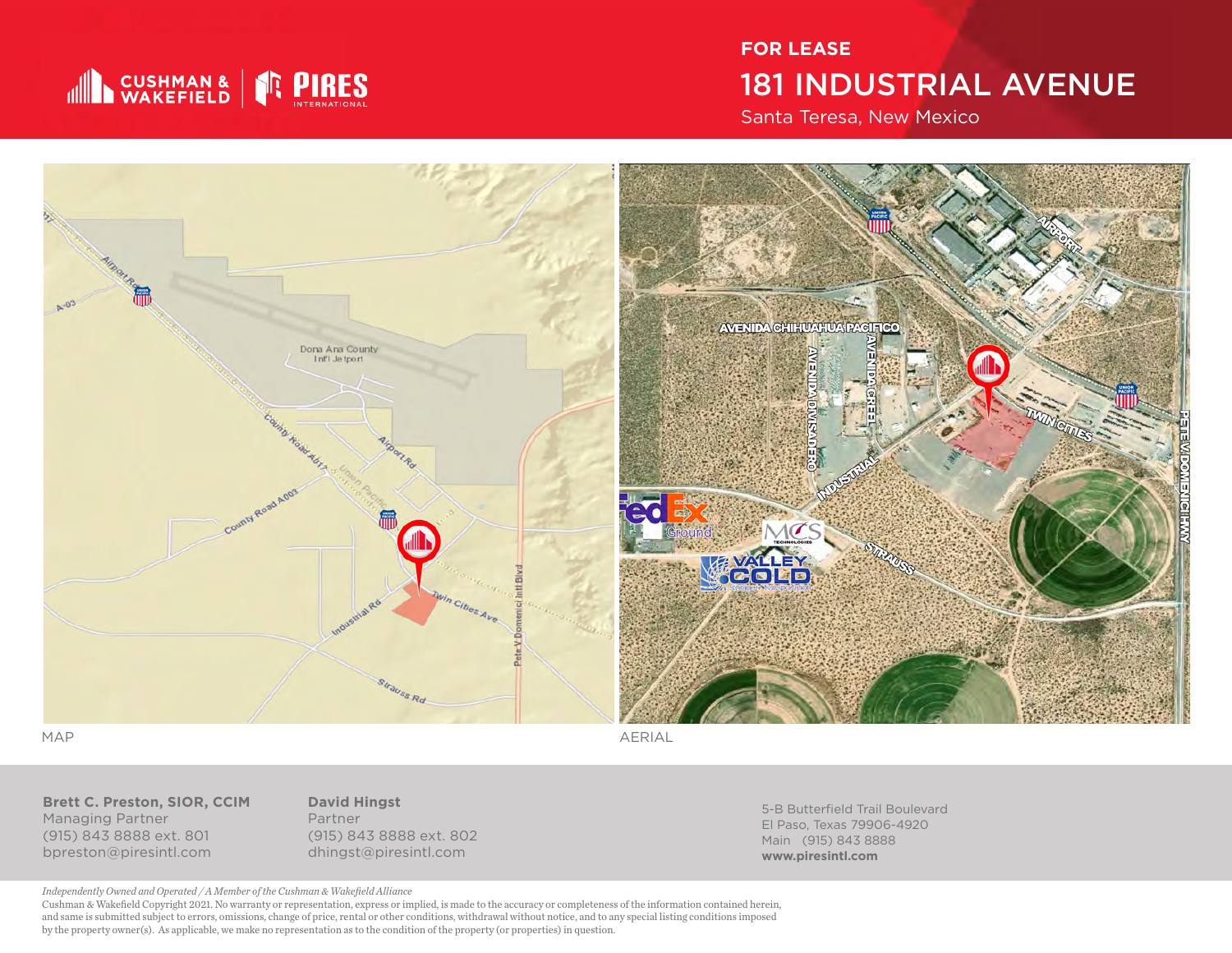



## **REALTORS® ASSOCIATION OF NEW MEXICO BROKER DUTIES – 2017 PART I – BROKER DUTIES**

As required by New Mexico law, before the time a broker generates or presents any written document that has the potential to become an express written agreement, the broker shall disclose in writing to their prospective customer or client, and obtain a written acknowledgement from their prospective customer or client, showing the delivery of the disclosure of the following broker duties:

- **A.** Honesty and reasonable care as set forth in the provisions of this section;
- **B.** Compliance with local, state, and federal fair housing and anti-discrimination laws, the New Mexico Real Estate License Law and the Real Estate Commission rules and other applicable local, state, and federal laws and regulations;
- **C.** Performance of any and all written agreements made with the customer or client;
- **D.** Assistance to the broker's customer or client in completing the transaction, unless otherwise agreed to in writing by the customer or client, including 1) presentation of all offers or counteroffers in a timely manner, and 2) assistance in complying with the terms and conditions of the contract and with the closing of the transaction;

If the broker in a transaction is not providing the service, advice or assistance described in paragraphs  $D(1)$  and  $D(2)$ above, the customer or client must agree in writing that the broker is not expected to provide such service, advice or assistance, and the broker shall disclose the existence of such agreement in writing to the other brokers involved in the transaction;

- **E.** Acknowledgment by the broker that there may be matters related to the transaction that are outside the associate broker's or qualifying broker's knowledge or expertise and that the associate broker or qualifying broker will suggest that the customer or client seek expert advice on these matters;
- **F.** Prompt accounting for all money or property received by the broker;
- **G.** Written disclosure to their client or customer and to other brokers involved in the transaction of any potential conflict of interest that the broker has in the transaction including but not limited to:
	- 1. Any *written* brokerage relationship the broker has with any other parties to the transaction or:
	- 2. Any material interest or relationship of a business, personal, or family nature that the broker has in the transaction;
	- 3. Other brokerage relationship options available in New Mexico;
- **H.** Written disclosure of any adverse material facts actually known by the associate broker or qualifying broker about the property or the transaction, or about the financial ability of the parties to the transaction to complete the transaction; adverse material facts requiring disclosure do not include any information covered by federal fair housing laws or the New Mexico Human Rights Act;
- **I.** Maintenance of any confidential information learned in the course of any prior agency relationship unless the disclosure is with the former client's consent or is required by law;
- **J**. Unless otherwise authorized in writing, an associate broker or qualifying broker shall not disclose to their customer or client during the transaction that their seller client or customer has previously indicated they will accept a sales price less than the asking or listed price of a property; that their buyer client or customer has previously indicated they will pay a price greater than the price submitted in a written offer; the motivation of their client or customer for selling or buying property; that their seller client or customer or their buyer client or customer will agree to financing terms other than those offered; or any other information requested in writing by the associate broker's or qualifying broker's customer or client to remain confidential, unless disclosure is required by law.

#### BUYER AND SELLER SHOULD ACKNOWLEDGE RECEIPT OF THIS INFORMATION BY INITIALING BELOW.